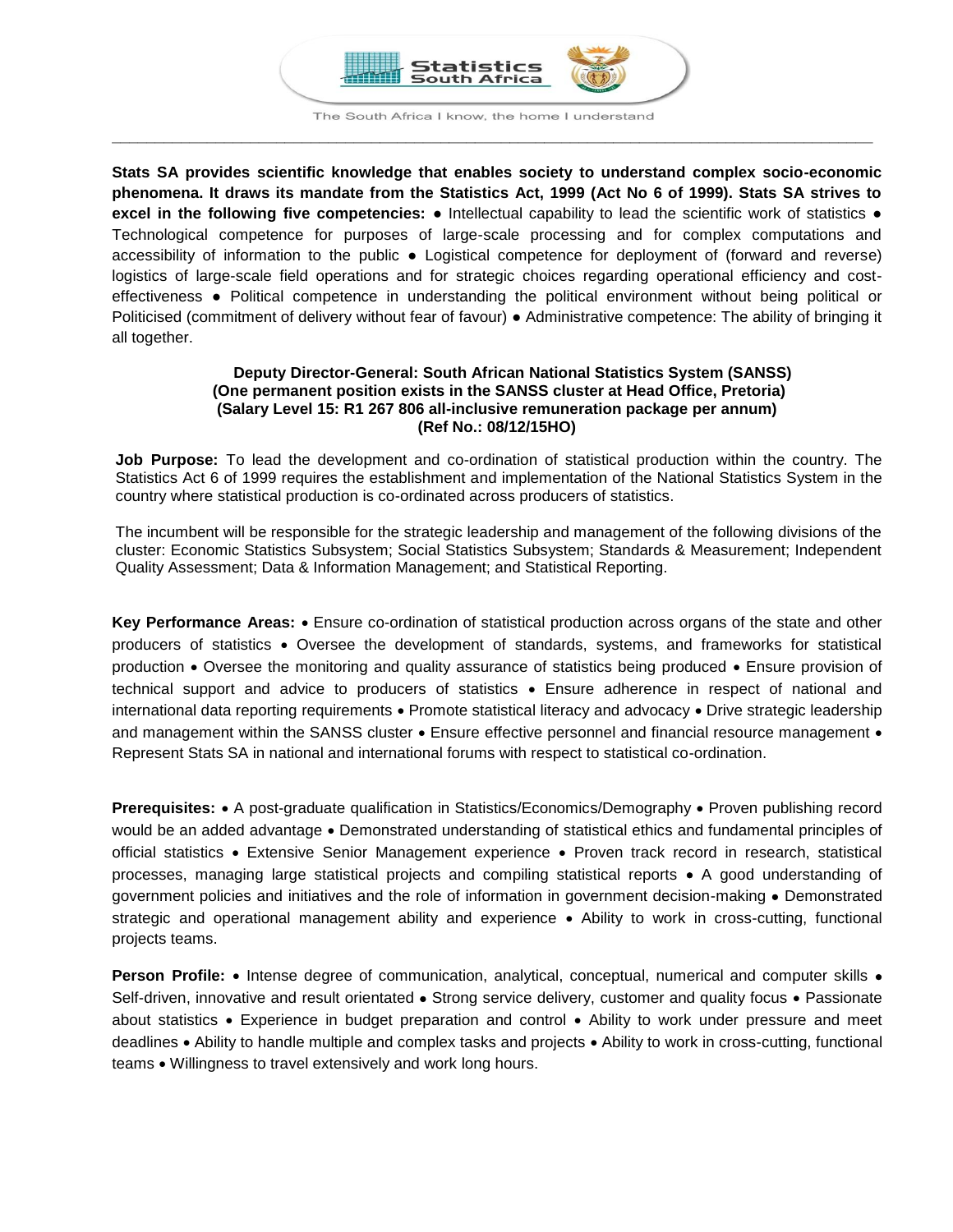### **Manager: Marriages and Divorces, Tourism and Migration (One permanent position exists in the Health and Vital Statistics division at Head Office, Pretoria) (Salary Level 13: R864 177 all-inclusive remuneration package per annum) (Ref. No.: 09/12/15HO)**

Key Performance Areas: • Develop strategic and operational plans as well as standard operating procedures for marriages and divorces; tourism and migration statistics • Facilitate and coordinate the production of draft statistical releases and reports; as well as preparation for marriages and divorce, tourism and migration of data and its supporting documentation for publication • Produce timely, accurate, relevant and accurate statistical releases, reports and data sets . Liaise with stakeholders . Manage staff, finance and other resources.

**Prerequisites:** • A three-year tertiary qualification in Demography/Population Studies/Sociology/Statistics or other related fields • At least six years middle management experience in quantitative research, processing and analysis of administrative records such as border statistics, migration records, marriages and divorces • Proven extensive experience in quantitative research • Knowledge of population studies, mortality, nuptiality, fertility, morbidity, tourism, migration, research methods and use of relevant statistical or demographic software.

**Person Profile:** • This position will suit a person with: • Good interpersonal, conceptual, leadership, planning, numerical, communication, analytical, presentation, coordination and liaison skills with a strong focus on service delivery, customer needs and process and product quality  $\bullet$  Ability to pay attention to detail  $\bullet$  Ability to work under pressure and handle multiple and complex tasks and projects.

# **Chief Survey Statistician (One permanent position exists in the Price Statistics division at Head Office, Pretoria) (Salary Level 13: R864 177 all-inclusive remuneration package per annum) (Ref. No.: 10/12/15HO)**

**Key Performance Areas:** • Develop stakeholder engagement strategy • Ensure the development of the operational plan, survey methodology questionnaire, data processing system and statistical processing methodology • Oversee the data collection process, training of data collectors and development of training manuals Perform highly specialised data analysis and editing and /or oversee the team's analysis and editing • Ensure the development and maintenance of quality standards, and data analysis framework • Oversee the development and maintenance of the dissemination plan, and compile publication document and clearance document • Ensure the development and maintenance of detailed sources and methods documentation • Manage team's budget and performance, and comply to financial and human resource directives and legal frameworks.

**Prerequisites:** ● A Honours degree in Statistics/Economics/Econometrics/Accounting ● Knowledge in either advanced training in SAS/introduction to project management/introduction to economic indicators/data analysis is essential ● At least six years experience in data and statistical analysis ● Knowledge of MS Office Suite.

**Person Profile: •**This position will suit a person with: • Good communication, numerical, analytical, report writing and interpersonal skills ● Ability to be accurate and pay attention to detail ● Willingness to travel and work long hours.

# **Chief Survey Statistician**

# **(One permanent position exists in the Short-Term Indicators division at Head Office, Pretoria) (Salary Level 13: R864 177 all-inclusive remuneration package per annum) (Ref. No.: 11/12/15HO)**

**Key Performance Areas:** ● Develop, update and review monitoring and evaluation stakeholder engagement strategy framework, monitor, implement and improving the framework ● Research and recommend appropriate M & E methodologies, design M&E systems and tools and facilitate the development of materials for all M & E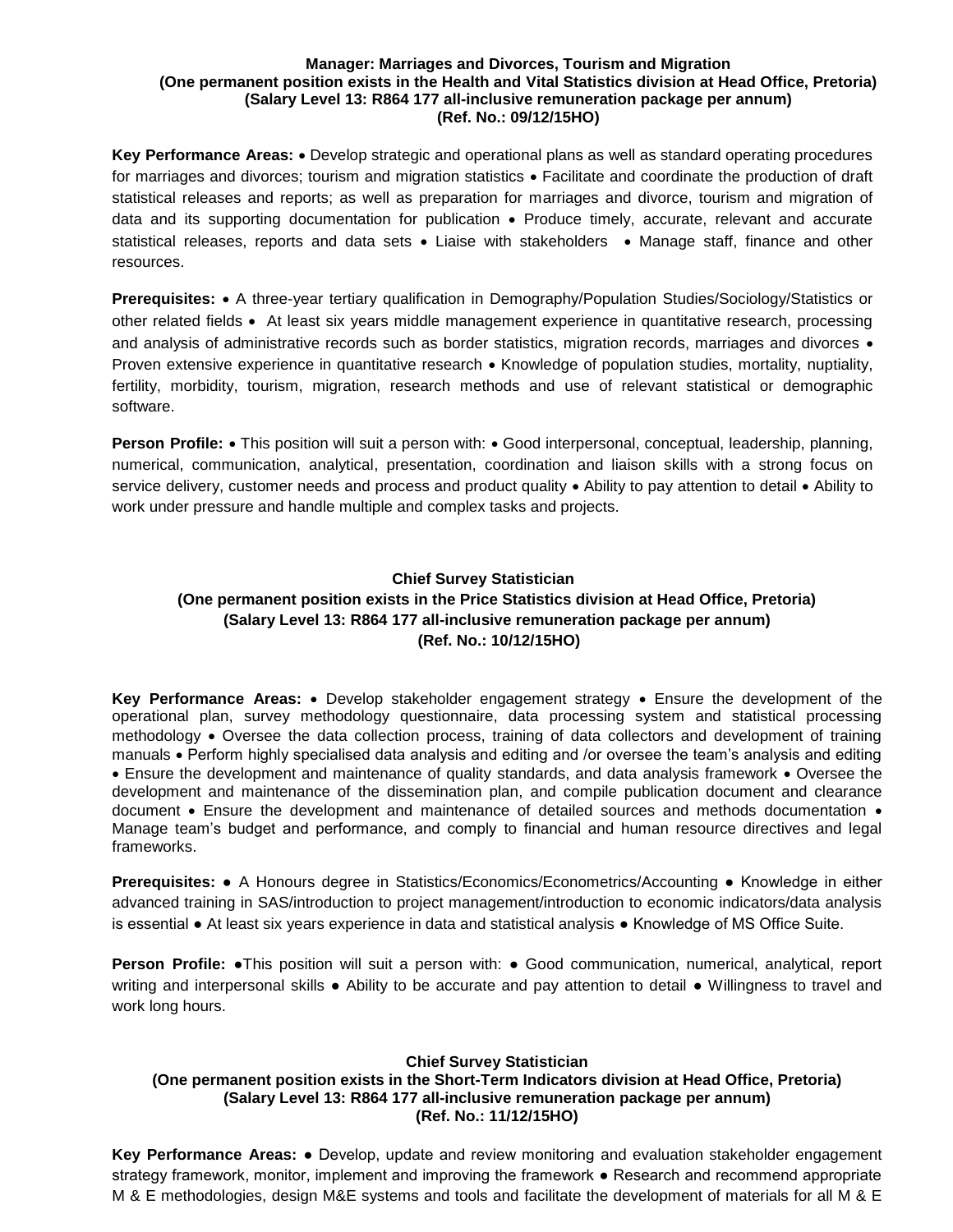activities ● Ensure the development of monitoring and evaluation operational plans, M&E methodologies, questionnaires, data processing systems and statistical processing methodologies ● Ensure monitoring and evaluation of the data collection process, training of data collectors, and development of training manuals ● Perform highly specialised data analysis and/or oversee the team's analysis ● Ensure the development and maintenance of quality standards, data analysis framework and quality plans ● Oversee the development of the monitoring and evaluation reports dissemination plan and documentation ● Mentor and provide on the job training and mentor team of junior staff.

**Prerequisites:** A Honours degree in Demography/Statistics or related field ● Advanced training in SAS, introduction to project management, and introduction to economic indicators and analysis is essential ● At least six years experience in the relevant field ● Knowledge of MS Office Suite.

**Person Profile:** This position will suit a person with: ● Good numerical, analytical, interpretation, innovative, problem solving, accuracy and communication skills ● Ability to pay attention to detail ● Ability to plan work and meet timelines.

### **District Manager (One permanent position exists in the Northern Cape Provincial Office: De Aar District) (Salary Level 12: R674 979 all-inclusive remuneration package per annum) (Ref. No.: 12/12/15NC)**

**Key Performance Areas:** ● Develop strategic, tactical/operational plans, policies, procedures, process mapping and standard operating procedure (SOP) for field operation in the province ● Manage fieldwork operations and data collection processes in the district office ● Manage the implementation of corporate services functions in the district ● Manage the implementation of statistical support service and respond to user needs and requests • Ensure the effective management and leadership of staff and utilisation of resources • Liaise with stakeholders.

**Prerequisites:** ● A three-year tertiary qualification in Demography/Geography/Statistics/Mathematics/Social Studies ● Extensive knowledge of survey methodologies, sampling techniques, customer focus, financial and fleet management is essential • At least five years of extensive operations management experience • Knowledge of project management, map reading, report writing and risk management ● Knowledge of MS Office Suite ● A valid driver's license.

**Person Profile: •** This position will suit a person with: • Good presentation, communication, interviewing, conflict-resolution and decision-making skills, and who is innovative, strategic, assertive and team work orientated ● Ability to adapt to change ● Ability to work under pressure and in challenging terrains ● Willingness to travel extensively and work long hours.

# **Deputy Manager: Organisational Development and Design (ODD) (One permanent position exists in the Human Resource Management and Development division at Head Office, Pretoria) (Salary Level 11: R569 538 all-inclusive remuneration package per annum) (Ref. No.: 13/12/15HO)**

**Key Performance Areas:** ● Develop policies, procedures and plans for ODD component ● Ensure that ODD legal frameworks and plans are effectively and efficiently implemented ● Ensure improvement of systems and processes ● Guide and monitor ODD processes, work-study investigations; design and maintenance of organisational and functional structures; job evaluation; occupation specific dispensation and post establishment ● Supervise allocated team and ensure that reporting requirements are met.

**Prerequisites:** ● A three year tertiary qualification in Human Resources Management/Organisational Development or related field ● Knowledge of either Persal/Visio/OrgPlus/MS Excel/Equate system ● At least five years relevant experience • Knowledge of proven technical skills on work-study investigations, organisational design, post establishment, and job evaluation ● Knowledge of applicable public regulatory frameworks.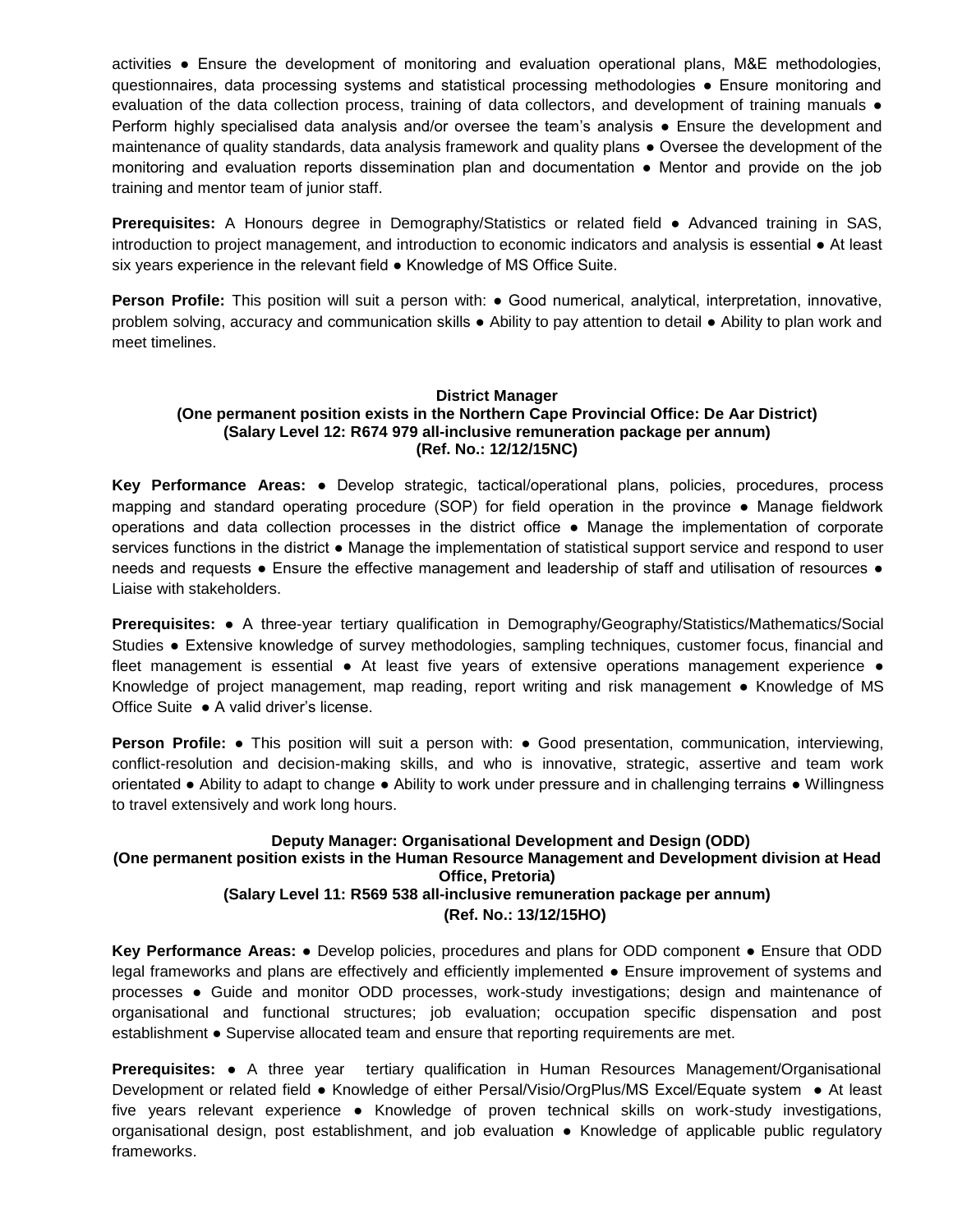**Person Profile:** This position will suit a person with the following attributes: ● Ability to pay attention to detail, quality, customers and service delivery ● Supervisory skills ● Ability to work under pressure and to work with high volumes of work ● Ability to meet tight deadlines ● Willingness to travel and work long hours.

# **Principal Economist (One permanent position exists in the National Accounts division at Head Office, Pretoria) (Salary Level 11: R569 538 all-inclusive remuneration package per annum) (Ref. No.: 14/12/15HO)**

Key Performance Areas: • Interpret and apply relevant components of the System of National Accounts to South African statistics. Conduct ongoing research to improve the scope and quality of National Accounts statistics • Develop and maintain detailed working procedures, sources and method documentation on all relevant activities • Interact with stakeholders as required • Engage in operational planning and budgeting • Effective and efficient management of human and financial resources • Provide on-the-job training to team members • Participate at national and international conferences • Arrange, conduct, attend and participate in meetings.

**Prerequisites:** • A Degree in Economics/Econometrics/Accounting • At least five years experience in the compilation of National Accounts • Experience in research will be an added advantage • Experience in data collection, analysis, evaluation and interpretation • Knowledge of the System of National Accounts and other applicable international guidelines and methodologies • Knowledge of MS Office Suite • A valid driver's license will be an added advantage.

**Person Profile:** • This position will suit a person with: • Good leadership and communication skills • Management skills in operations and budgeting  $\bullet$  Ability to work under pressure and deliver to tight deadlines  $\bullet$ Sensitivity and appreciation of diversity  $\bullet$  Ability to work independently and within a team.

# **Principal Systems Developer**

# **(Two permanent positions exist in the Business Modernisation division at Head Office, Pretoria) (Salary level 11: R569 538 all-inclusive remuneration package per annum) (Ref: No.: 15/12/15HO)**

**Key Performance Areas:** ● Develop, maintain and run complex update procedures on databases from external sources ● Develop, maintain and run complex extract procedures on database and existing applications to provide to users ● Participate in the design of complex high-quality applications and relational database ● Develop applications and components ● Test complex applications ● Develop user manuals and train users on applications ● Undertake the review and quality control of developed applications ● Provide user support and technical consulting on projects • Participate in gathering and analysis of user requirements.

**Prerequisites:** ● A three-year Diploma/Degree in Information Technology or related fields ● At least five years experience in programming ● Relevant working experience with HTML**5**/XHTML PHP, ASP.Net, MVC, CSS3/Bootstrap, JavaScript/jQuery and Knockout/AngularJS ● Experience working with relational databases such as MySQL, MSSQL or Oracle and a good working knowledge of SQL ● Experience in SDLC and/or Agile Methodologies ● Advanced knowledge of Object-Oriented Programming ● Experience in content management systems, will be an advantage • Knowledge of Linux Administration and troubleshooting, will be an advantage • Experience in mobile platform development, will be an advantage.

**Person Profile:** ● This position suite a person who has good communication, presentation, analytical, planning, organising, problem-solving, customer interaction and decision-making skills ● A dynamic, energetic, selfdriven, innovative and results-driven team player ● Ability to train people ● Ability to work under pressure and meet deadlines ● Willingness to travel and work long hours ● Remain abreast of trends and developments in web accessibility technologies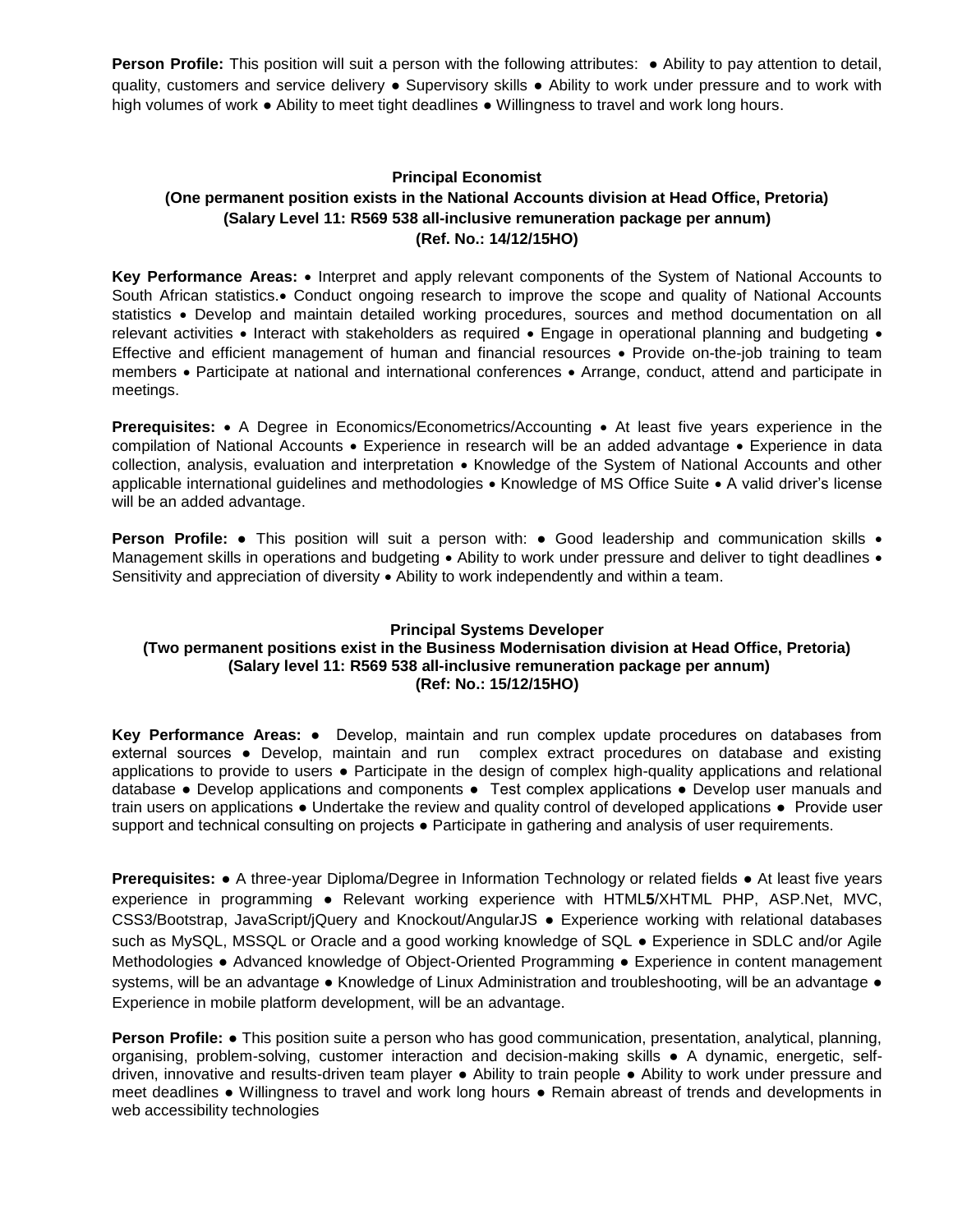#### **Principal Systems Developer (Two permanent positions exist in the Business Modernisation division at Head Office, Pretoria) (Salary level 11: R569 538 all-inclusive remuneration package per annum) (Ref: No.: 16/12/15HO)**

**Key Performance Areas:** ● Participate in gathering and analysis of user requirements ● Develop , maintain and run complex extract procedures on databases and existing applications to provide to users ● Participate in designing of complex high quality applications and relational database ● Develop applications and components ● Test complex applications ● Develop complex user manuals and training of users ● Review and quality control of developed applications • Provide user support and technical consulting support on projects • Supervise staff.

**Prerequisites:** ● A three-year Diploma/Degree in IT or related field ● At least five years work experience in programming ● Experience in Systems Development Life Cycle methodology **●** Base SAS programming experience, including SAS macros **●** SAS BI tools experience **●** SAS Certification will be an added advantage ● Knowledge of MS Office Suite.

**Person Profile:** ● These positions will suit persons with: ● Good communication, presentation, analytical, problem- solving, customer interaction and decision-making skills ● A dynamic, energetic, self-driven, innovative and results-driven team player ● Ability to operate strategically ● Ability to train people ● Ability to organise, plan and monitor ● Ability to work under pressure and meet deadlines ● Willingness to travel and work long hours.

### **Employment Equity Coordinator (Disability Focal Person) (One permanent position exists in the Human Resource Management and Development division at Head Office, Pretoria) (Salary level 9**: **R289 761 per annum) (Ref. No.: 17/12/15HO)**

**Key Performance Areas:** ● Provide advice in the recruitment and employment of people with disabilities (PWD) ● Provide advice to ensure that the physical work environment is accessible for PWD ● Develop mechanisms and interventions of educating and sensitising the organisation on disability ● Ensure provision of reasonable accommodation to staff members with disabilities ● Monitor the implementation of capacity building for PWD • Develop disability management policies and procedures • Consult with stakeholders on disability mainstreaming.

**Prerequisites:** ● A three year tertiary qualification in Human Resource Management or any relevant qualification be accompanied by the academic report • Training in handling disability management programs • At least three years experience in the field of disability ● Knowledge of MS Office Suite.

**Person Profile: •** This position will suit a person with a disability who has: • Good communication both verbal and writing, interviewing, presentation, and interpersonal skills ● Ability to pay attention to detail ● Ability to work under pressure ● Willingness to work long hours.

# **Assistant Manager: Salary Administration (One permanent position exists in the Financial Administration division at Head Office, Pretoria) (Salary Level 9: R289 761 per annum) (Ref. No.: 18/12/15HO)**

**Key Performance Areas**: ● Ensure processing of payments for compensations, allowances, deductions taxes, revenue and payments to consultants and committee members ● Perform employees tax reconciliation and supervise relevant transactions processed by staff • Prepare disclosure notes inputs for financial statements • Supervise and develop staff.

**Prerequisites:** ● A three-year tertiary qualification in Finance or related field and to be accompanied by academic records ● Training in PERSAL System/BAS/PFMA/SCOA/Treasury Regulations/Public Service regulations is essential ● At least three years experience in salaries, debt management and bookkeeping environment ● Knowledge of report writing and financial administration ● Knowledge of MS Office Suite.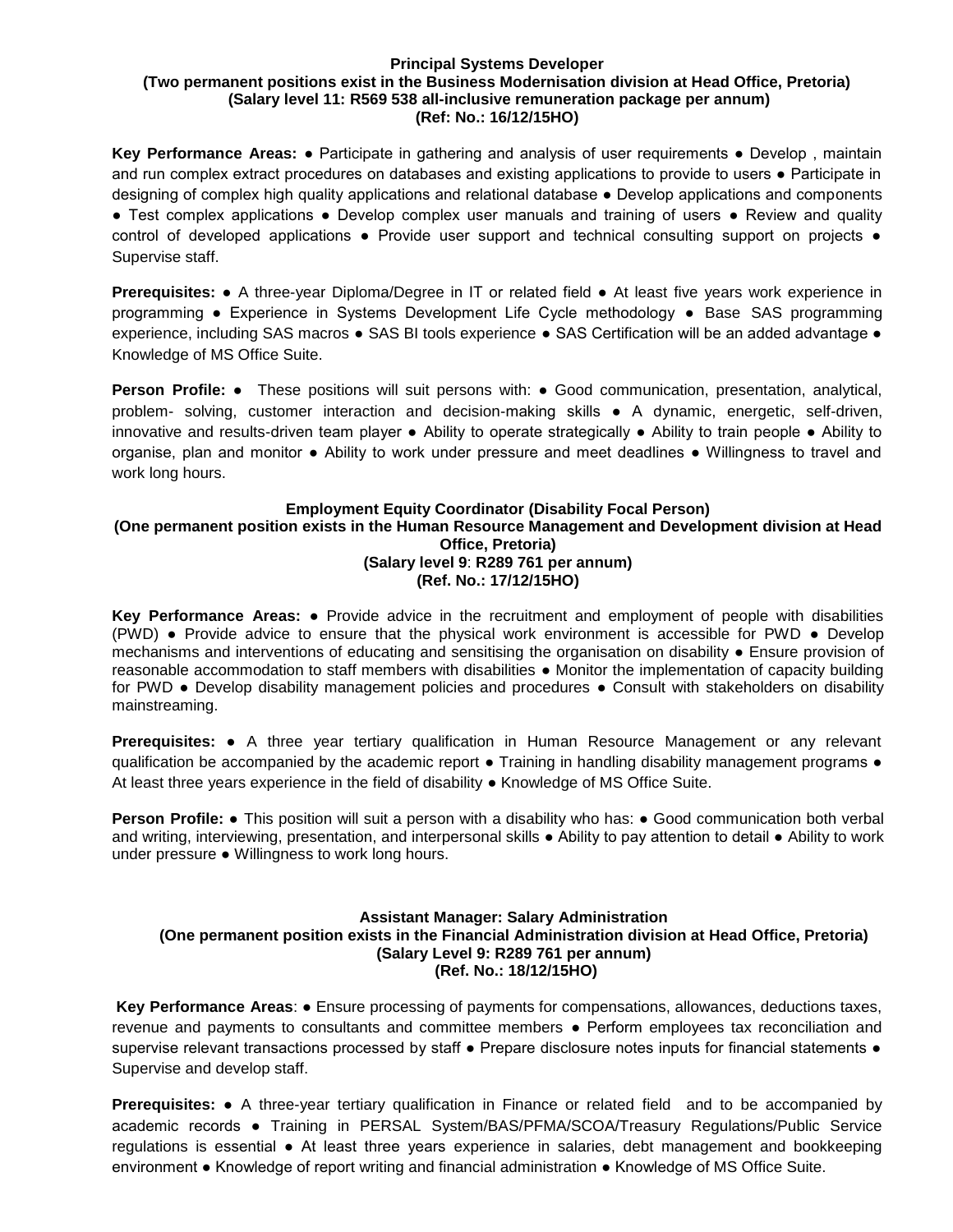**Person Profile: •**This position will suit a person with: • Good communication, interpersonal, loyalty and integrity skills ● Ability to pay attention to detail and handle high volumes of work.

### **Risk Officer (One permanent position exists in the Corporate Governance division at Head Office, Pretoria) (Salary Level 9: R289 761 per annum) (Ref: No.: 19/12/15HO)**

**Key Performance Areas:** ● Provide input in the development and implementation of systems, policies, standards and procedures for the identification, collection and analysis of risk/related information ● Coordinate and facilitate the risk assessment and business continuity processes • Educate management on the electronic risk management software (CURA) and its administration system ● Maintain and consolidate the departmental risk profile ● Interact with stakeholders and provide feedback to divisions on the evaluation of their risk plans ● Provide secretariat support to Risk Management Steering Committee.

**Prerequisites:** ● A three-year tertiary qualification in Business Administration/Accounting/Auditing/Financial Accounting/Internal Control or related field and to be accompanied by the academic report ● Training in Risk Management/Business Continuity Management/Critical Task analysis is essential ● At least three years experience in risk management ,business management or auditing ● Knowledge of risk management/business continuity/accounting principles/managerial principles/report on compliance status/computerised information systems and techniques ● Knowledge of MS Office Suite.

**Person Profile:** ● This position will suit a person with: Good interpersonal, analytical, communication, problem solving, interpretation, numerical and presentation skills • Ability to plan work and maintain effective record keeping systems.

# **Senior Legal Administration Officer (One permanent position exists in the Corporate Governance division at Head Office, Pretoria) (OSD MR-6 R364 566 – R886 107 per annum) (Ref. No.: 20/12/15HO)**

**Key Performance Areas:** ● Provide verbal and written legal opinions on a variety of matters pertaining to the organisation Provide legal opinions, including legal opinions on requests received in terms of the Promotion of Access to Information Act on information held by the organisation • Draft legal documents on behalf of the organisation Conduct, analyse, interpret, advise and mentor juniors on the research that will provide information and case law relevant to the legal matter at hand • Manage legal services information • Present on and advice mentor juniors on motivation/proposals on how the specific case should be approached to obtain a desirable /justifiable outcome • Research and prepare legal opinions • Draft Legal documents and advise on or mentor juniors on the drafting of legal documents that provide clear motivation for a particular position pertaining to the case, also proposing the approach to be followed to ensure success in this regard  $\cdot$  Advice the client on possible courses of action during the consultation process, in relation to legal entitlements and clients instructions • Assist in budget input and monitoring • Manage staff and maintain discipline.

**Pre-requisite:** ● A Bachelor of Law Degree or equivalent 4 year legal qualification coupled with at least five years post qualification legal experience PLUS the following key competencies: Knowledge of South African Legal System, Constitutional and Administrative law, Law of Contract, Public Service Acts and Legislation, Legal Drafting and Interpretation, Court Practice and Procedures skills.

**Person Profile:** • This position will suit a person with: • Good project management, research, legal court, legal administration, negotiation, dispute resolution, communication, creativity, information evaluation, decision making and problem solving skills.

# **Legal Administration Officer (One permanent position exists in the Corporate Governance division at Head Office, Pretoria) (OSD: MR5 R287 292 – R 708 765 per annum) (Ref. No.: 21/12/15HO)**

**Key Performance Areas:** ● Draft legal documents, memoranda, reports and submissions and provide verbal and written legal opinions on a variety of matters • Scrutinise legislation and subordinate legislation administered by the organisation • Provide assistance during the legislative process • Attend to litigation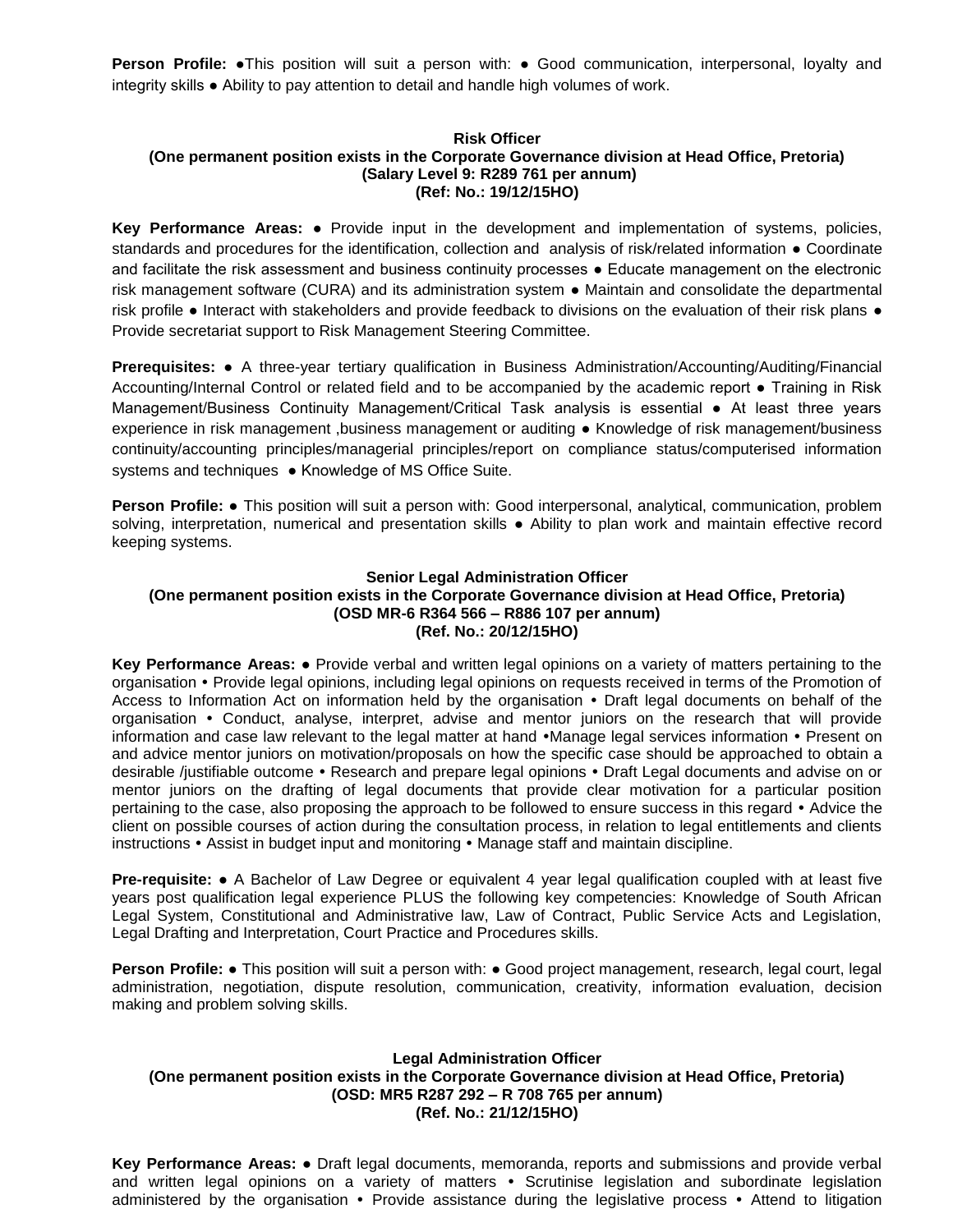matters on behalf of the department through the State Attorney • Advise the Minister or Director-General on appeals lodged against administrative decisions taken in terms of legislation administered by the Department  $\cdot$ Scrutinise draft international agreements and ensure compliance with the prescribed procedure for the conclusion of international agreements • Monitor the implementation of the Promotion of Access to Information Act, 2000 and the Promotion of Administrative Justice Act, 2000 in the department.

**Pre-requisite:** ● A Bachelor of Law Degree or equivalent four year legal qualification ● At least three years post qualification legal experience PLUS the following key competencies ● Knowledge of South African Legal System, Constitutional and Administrative law, Law of Contract, Public Service Acts and Legislation, Legal Drafting and Interpretation, Court Practice and Procedures skills.

**Person Profile:** • This position will suit a person with: • Good project management, research, communication legal court, legal administration, negotiation, dispute resolution, communication, information evaluation, decision making and problem solving skills.

#### **Legal Advisor (Two permanent positions exist in the Corporate Governance division at Head Office, Pretoria) (Salary level OSD - MR3: R195 945 - R224 046 per annum) (Ref. No.: 22/12/15HO)**

**Key Performance Areas:** Handle litigation matters for and against the Department • Draft letters of instructions to the State attorney and arrange consultations • Liaise with State Attorney and state law advisor on matters handled on behalf of the Department • Provide legal opinion on various legal prescripts having an impact on the functions of the Department • Drafting and vetting of contracts, Memoranda of understanding and service level agreements • Assist in the implementation of the Statistics Act, 1999 (Act no. 06 of 1999) • Assist in the training of officials on the Statistics Act, 1999 (Act no. 06 of 1999) as well as other applicable legal prescripts Assist in the review of legislation administered by the Department.

**Prerequisites:** Requirements: LLB Degree or equivalent  $\cdot$  At least two years post-qualification experience in a law firm or legal advisory service ● Knowledge of MS Office Suite.

**Person Profile:** ● These positions will suit persons with: ● Good project management, research, communication legal court, legal administration, negotiation, dispute resolution, communication, information evaluation, decision making and problem solving skills.

# **State Accountant (One permanent position exists in the Western Cape Provincial Office) (Salary Level 9: R289 761 per annum) (Ref. No.: 23/12/15WC)**

**Key Performance Areas:**  Implement operational plans, policies, procedures, process mapping and standard operating procedures (SOP) for financial advisory services, financial management and financial administration in the Province ● Provide financial administration and accounting services in the Province ● Promote sound cash management function and compliance to internal control policies and procedures ● Implement financial management functions in the Province • Ensure proper filling and safekeeping of documents • Liaise with stakeholders.

**Prerequisites:** ● A Degree in Commerce with Accounting and/or Auditing as one of the majors ● Training in PERSAL, BAS and LOGIS is essential ● At least three years proven Accounting and Auditing experience ● Experience in compiling cash journals, cash books, bank reconciliations, etc ● Knowledge of Microsoft Office Word, Excel, PowerPoint and Public Finance Management Act.

**Person Profile:** This position will suit a person with: ● Good Financial Management, accuracy, timeliness (meet deadlines), interpersonal, communication, Quality Management, problem solving and decision making skills ● Ability to pay attention to detail with a sound code of ethics ● Ability to work independently.